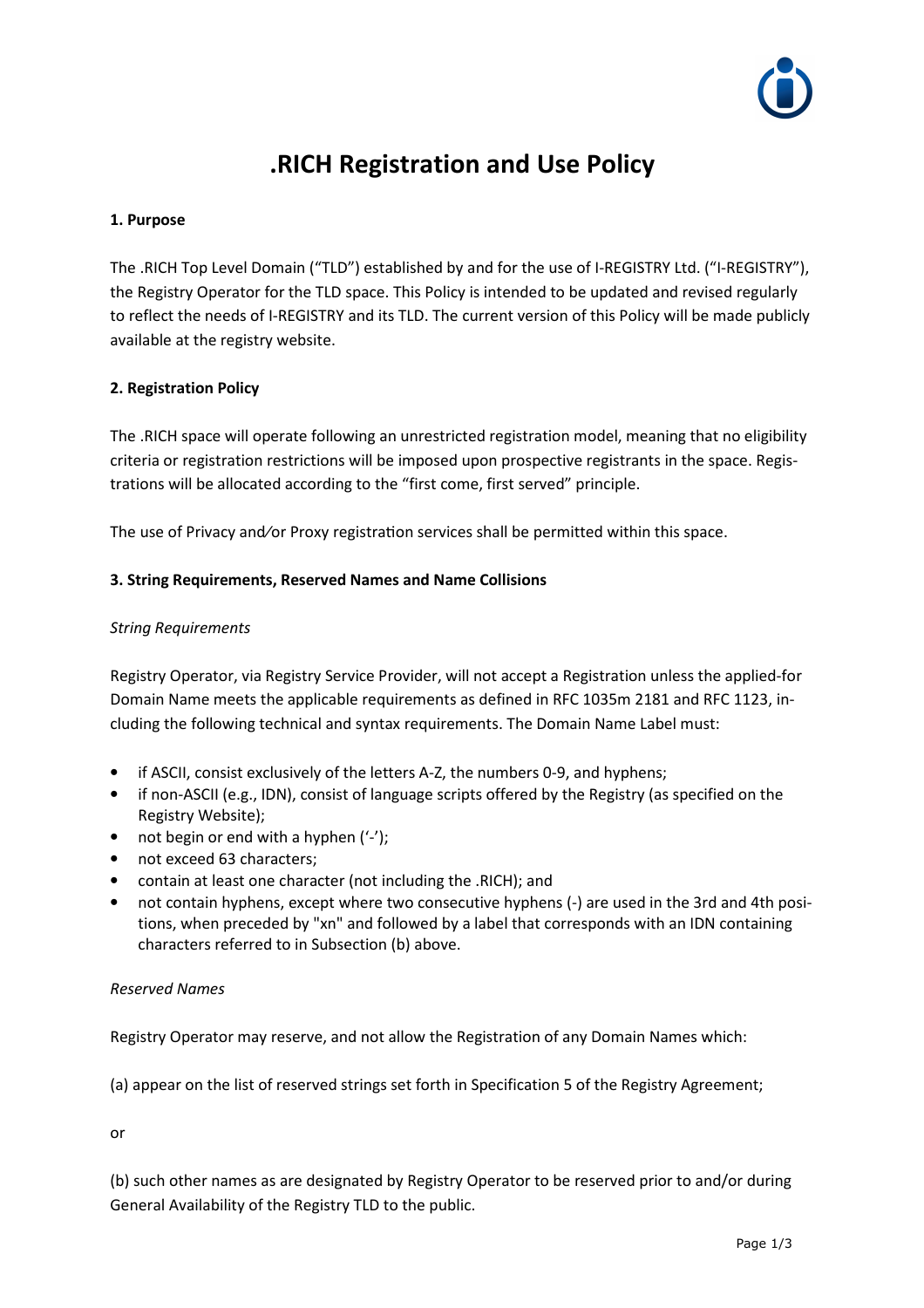

## *Name Collisions*

If any .RICH domain name is identified by ICANN as a potential name collision risk, pursuant to the Registry Operator's rights and responsibilities under the Registry Agreement, Specification 6, §6, the Registry Operator reserves the right to take all necessary and proper steps to resolve the conflict, including the blocking of any affected domain name.

## **4. Sunrise Period**

Registry Operator will offer a sixty (60) day End Date Sunrise Period, specifically in relation to Rights Protection Mechanisms. Only holders of SMD Files provided by the TMCH Sunrise and Claims Operator or their agents are allowed to submit Sunrise Application(s). Successful Sunrise Registration(s) will be allocated to trademark holders after the Sunrise Period ends unless two or more Sunrise Applicants apply for the same TLD. In that case, the Sunrise Applicants will resolve contentions through an auction process with the Registry Operator's authorized Auction Provider.

Registry Operator has developed a Sunrise Policy, which describes, among other items, (i) the terms under which trademark owners may submit Sunrise Applications to the Registry during the Sunrise Period, and (ii) the rules under which Sunrise Applications may be challenged.

#### **5. Registration period and renewals**

An .RICH domain name may be registered, and renewed at the end of each registration period, subject to the current terms and conditions offered by the concerned Registrar.

Registrations in the .RICH space shall follow a first-come, first-served model. The Registry Operator will utilize Auction Provider and Brokerage Services for Premium Domain allocation in addition to offering Premium Domain Names (Reserved Names) prior to and/or during General Availability.

#### **6. Acceptable Use**

I-REGISTRY intends that no domain name in the .RICH space shall be used in a manner which:

-infringes any other third parties' rights -is in breach with any applicable laws, government rules or requirements or for the purposes of: -undertaking any illegal or fraudulent actions, including spam or phishing activities.